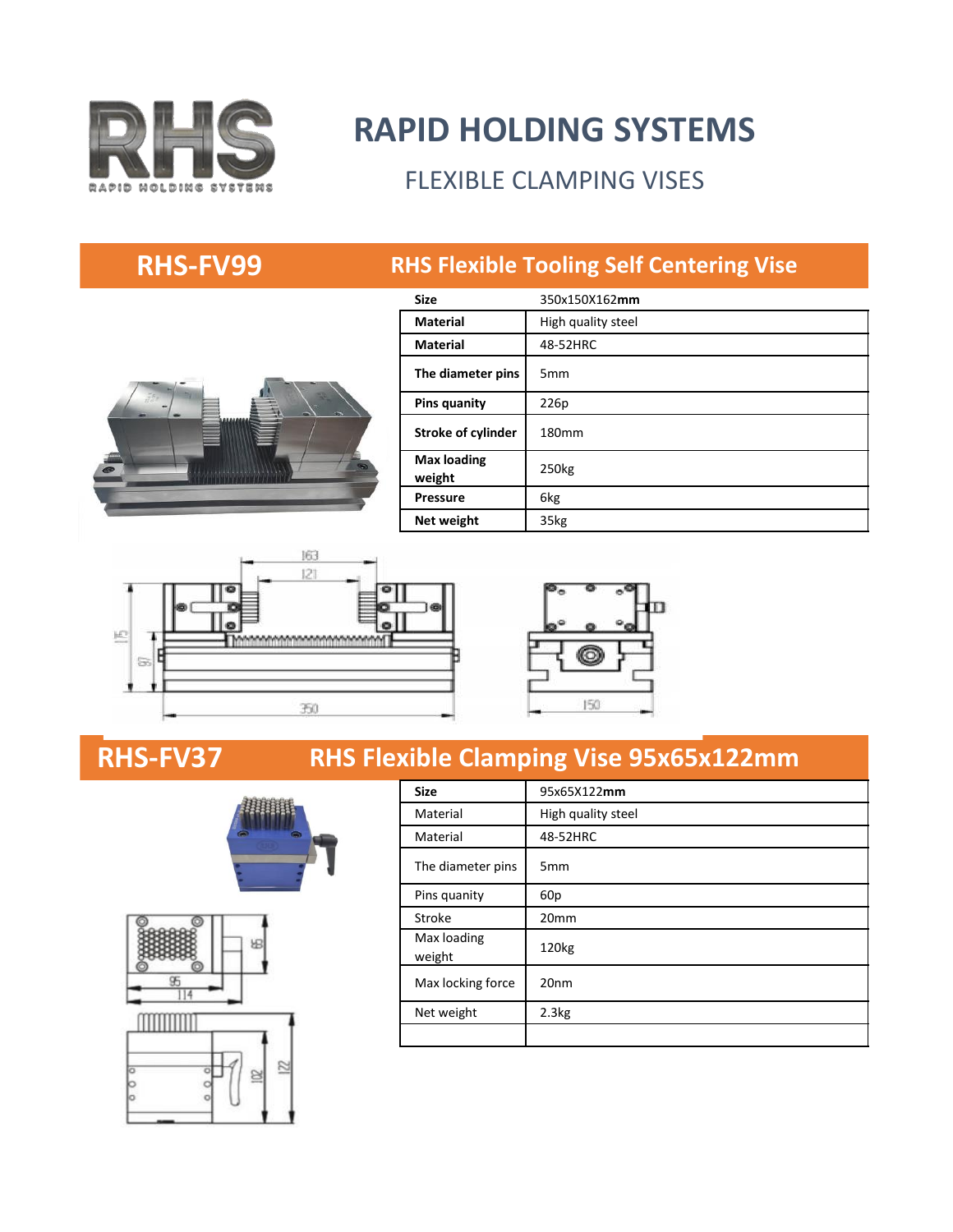

| <b>RHS-FV04</b> |                       | <b>RHS Flexible Tooling Vise for CNC Machining</b> |
|-----------------|-----------------------|----------------------------------------------------|
|                 | <b>Size</b>           | 450x160X171mm                                      |
|                 | Material              | High quality steel                                 |
|                 | Material              | 48-52HRC                                           |
|                 | The diameter pins     | 5 <sub>mm</sub>                                    |
| 邕               | Pins quanity          | 226p                                               |
| ت—ت             | Stroke of cylinder    | 180mm                                              |
|                 | Max loading<br>weight | 250 <sub>kg</sub>                                  |
|                 | Pressure              | 6kg                                                |
|                 | Net weight            | 42kg                                               |



### **RHS-FV11 RHS Flexible Clamping Tool 115X75X122mm**

| <b>Size</b>           | 115x75X122mm       |
|-----------------------|--------------------|
| Material              | High quality steel |
| Material              | 48-52HRC           |
| The diameter pins     | 5 <sub>mm</sub>    |
| Pins quanity          | 113p               |
| Stroke                | 20 <sub>mm</sub>   |
| Max loading<br>weight | 250 <sub>kg</sub>  |
| Max locking force     | 30 <sub>nm</sub>   |
| Net weight            | 3.5 <sub>kg</sub>  |



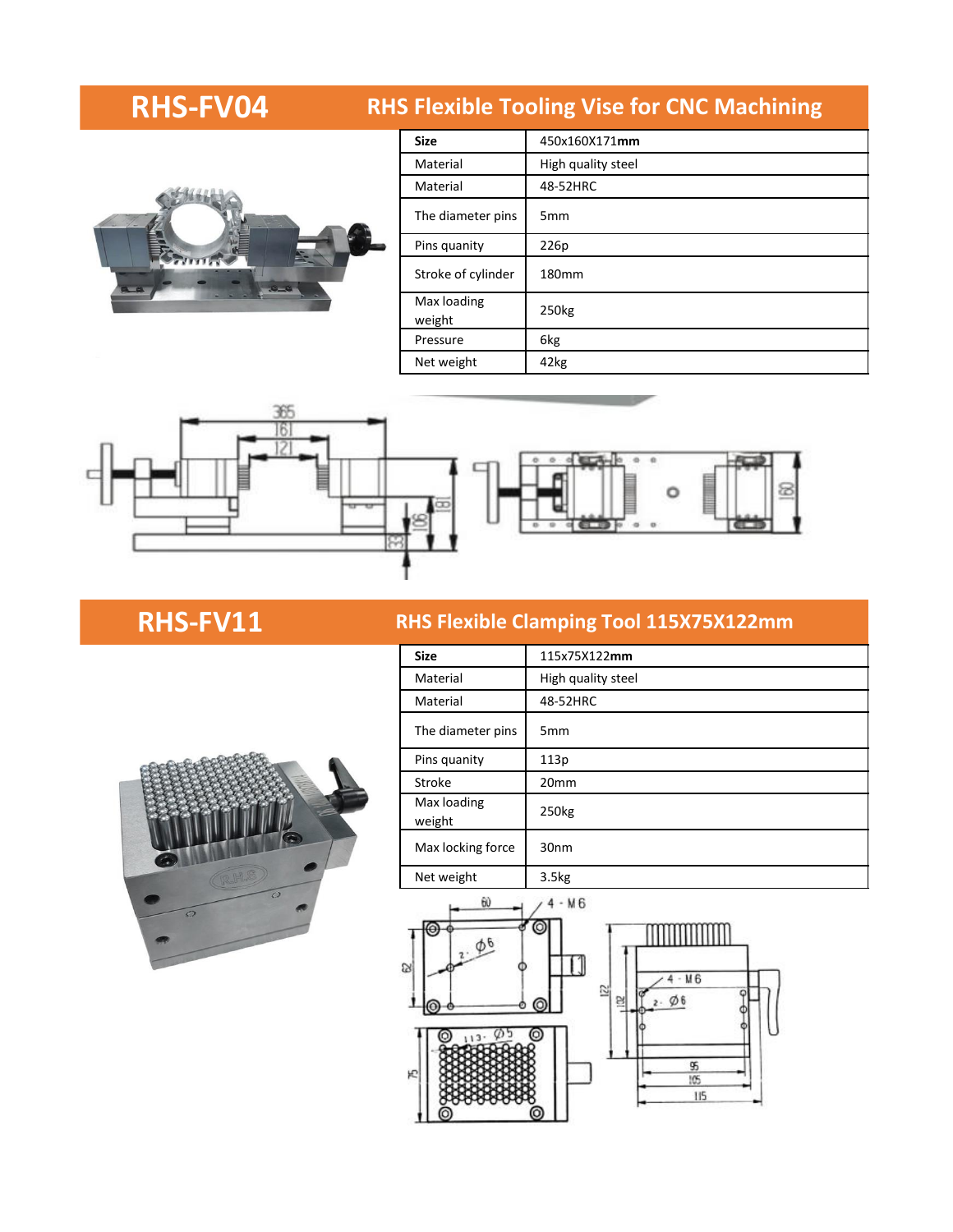## **RHS-FV17 RHS Pneumatic Flexible Fixture 140x65mm**





**RHS-FV27**

| <b>Size</b>           | 140x65X141mm       |
|-----------------------|--------------------|
| Material              | High quality steel |
| Material              | 48-52HRC           |
| The diameter pins     | 5 <sub>mm</sub>    |
| Pins quantity         | 71p                |
| Stroke                | 20 <sub>mm</sub>   |
| Max loading<br>weight | 120 <sub>kg</sub>  |
| Pressure              | 6kg                |
| Net weight            | 5kg                |

### **RHS Pneumatic Flexible Fixture 140x75mm**





| <b>Size</b>           | 140x75X141mm       |
|-----------------------|--------------------|
| Material              | High quality steel |
| Material              | 48-52HRC           |
| The diameter pins     | 5 <sub>mm</sub>    |
| Pins quantity         | 85p                |
| Stroke                | 20 <sub>mm</sub>   |
| Max loading<br>weight | 150kg              |
| Pressure              | 6kg                |
| Net weight            | 6kg                |

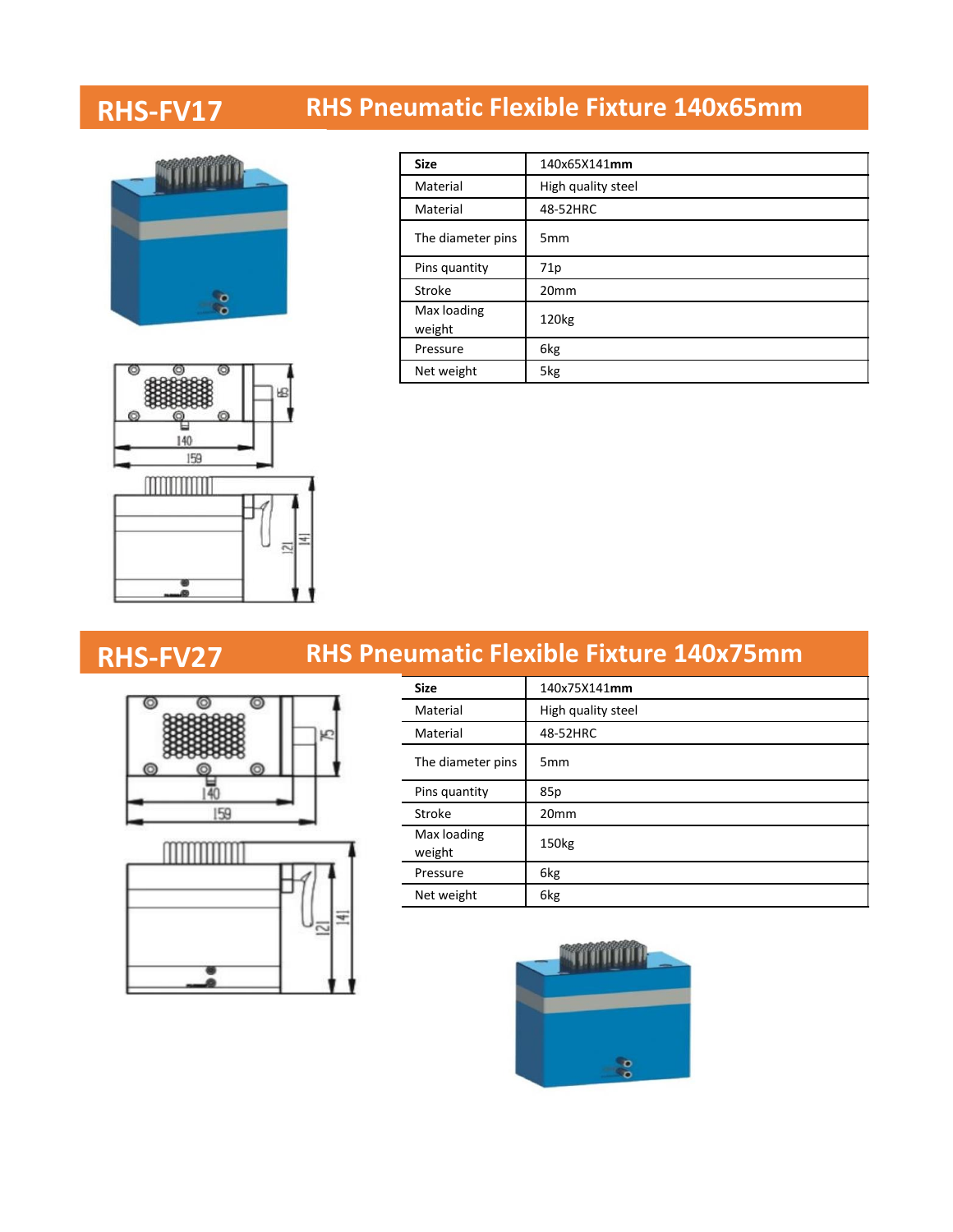# **RHS-FV25 RHS Flexible Positioning Clamping D60 Vise**



| <b>Size</b>           | 90x60X122mm        |
|-----------------------|--------------------|
| Material              | High quality steel |
| Material              | 48-52HRC           |
| The diameter pins     | 5 <sub>mm</sub>    |
| Pins quanity          | 37p                |
| Stroke                | 20 <sub>mm</sub>   |
| Max loading<br>weight | 75kg               |
| Max locking force     | 15 <sub>nm</sub>   |
| Net weight            | 1.25kg             |
|                       |                    |







### **RHS-FV42 RHS 150x105 Extendable Flexible pins (manual)**

| <b>Size</b>           | 150x105X330mm                          |
|-----------------------|----------------------------------------|
| Material              | High quality steel                     |
| Material              | 48-52HRC                               |
| The diameter pins     | 5 <sub>mm</sub>                        |
| Pins quanity          | 66 <sub>p</sub>                        |
| Stroke                | 20 <sub>mm</sub>                       |
| Max loading<br>weight | 80kg                                   |
| Max locking force     | 20 <sub>nm</sub>                       |
| Net weight            | 7.5kg                                  |
| Application           | Used to detect various irregular parts |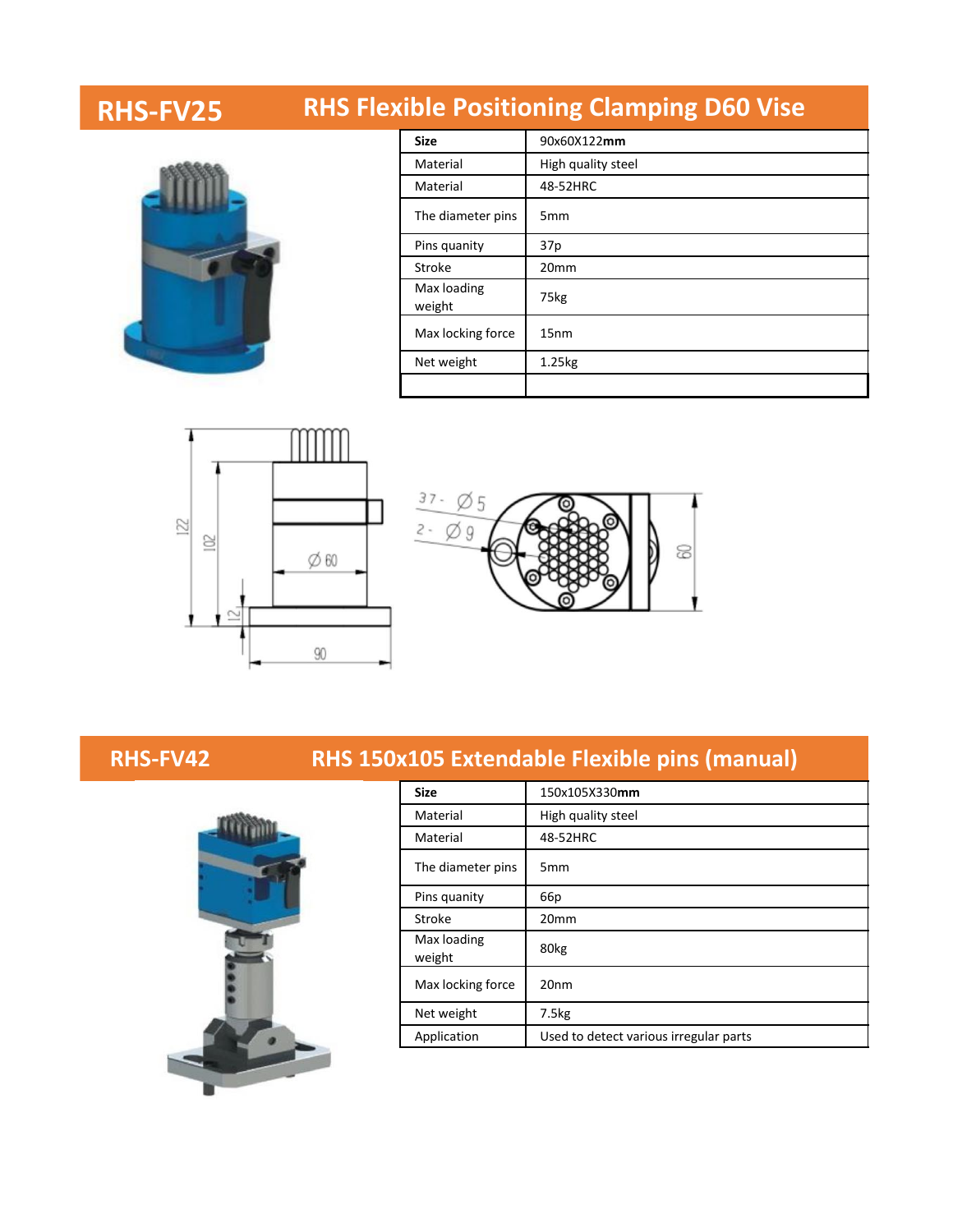



### **RHS-FV38 RHS Robotic automation flexible pins (With cylinder)**



| <b>Size</b>           | 264x76X199mm       |
|-----------------------|--------------------|
| Material              | High quality steel |
| Material              | 48-52HRC           |
| The diameter pins     | 5 <sub>mm</sub>    |
| Pins quantity         | 113p               |
| Stroke of cylinder    | 100 <sub>mm</sub>  |
| Max loading<br>weight | 80kg               |
| Pressure              | 6kg                |
| Net weight            | 6kg                |



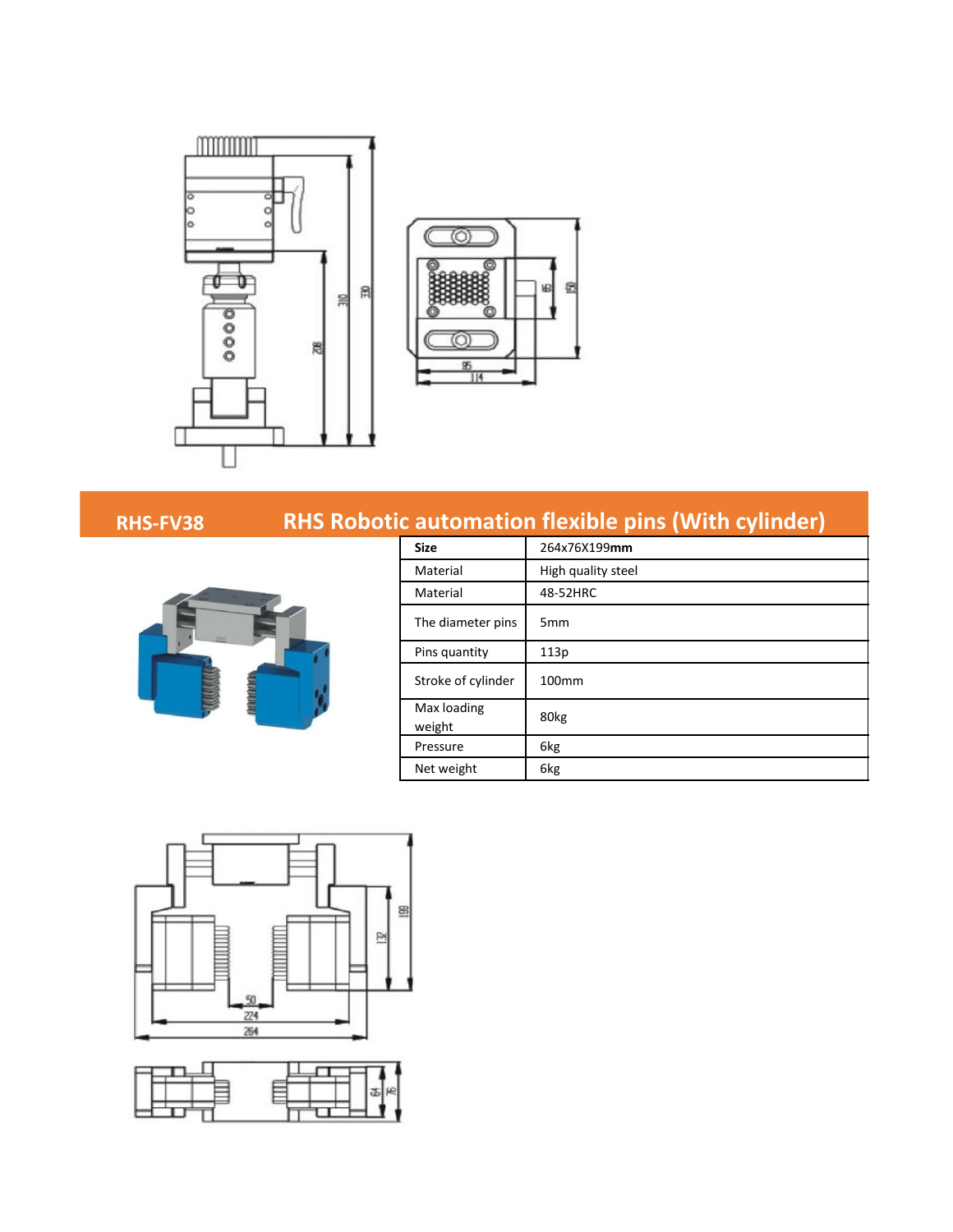### **RHS-FV39 RHS- Robotic automation flexible pins (With cylinder)**



| <b>Size</b>           | 330x82X237mm       |
|-----------------------|--------------------|
| Material              | High quality steel |
| Material              | 48-52HRC           |
| The diameter pins     | 5 <sub>mm</sub>    |
| Pins quanity          | 170p               |
| Stroke of cylinder    | 180mm              |
| Max loading<br>weight | 120 <sub>kg</sub>  |
| Pressure              | 6kg                |
| Net weight            | 10 <sub>kg</sub>   |

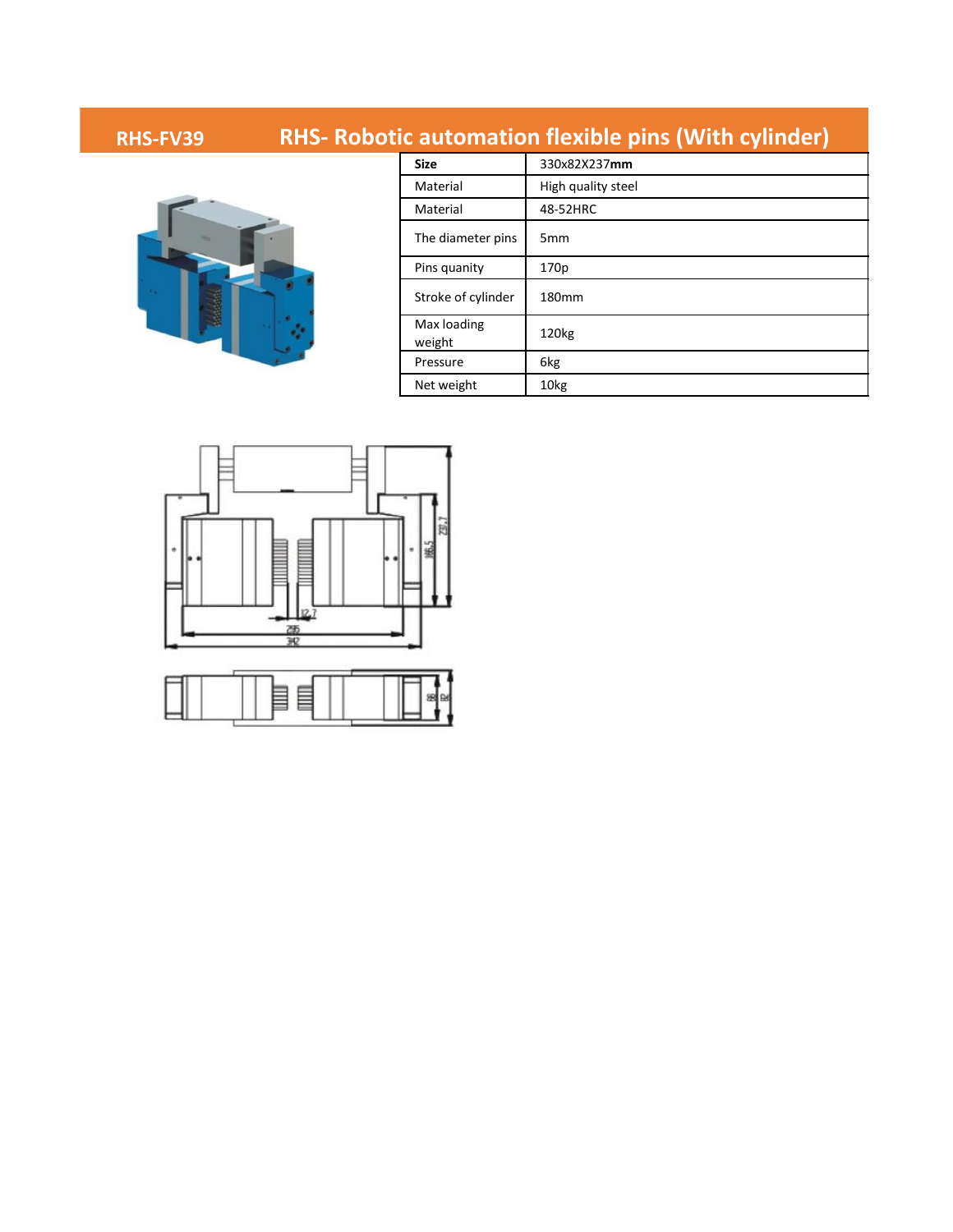### **RHS-FV41 RHS- Flexible pins inspection fixture (manual)**



| <b>Size</b>           | 450x500X350mm                          |
|-----------------------|----------------------------------------|
| Material              | High quality steel                     |
| Material              | 48-52HRC                               |
| The diameter pins     | 5 <sub>mm</sub>                        |
| Pins quantity         | 148p                                   |
| <b>Stroke</b>         | 20 <sub>mm</sub>                       |
| Max loading<br>weight | 180 <sub>kg</sub>                      |
| Max locking force     | 20 <sub>nm</sub>                       |
| Net weight            | 40kg                                   |
| Application           | Used to detect various irregular parts |



### **RHS-FV40 RHS- D80 Flexible pins inspection fixture (manual)**



| <b>Size</b>           | 450x350X292mm                          |
|-----------------------|----------------------------------------|
| Material              | High quality steel                     |
| Material              | 48-52HRC                               |
| The diameter pins     | 5 <sub>mm</sub>                        |
| Pins quanity          | 148p                                   |
| Stroke                | 20 <sub>mm</sub>                       |
| Max loading<br>weight | 100 <sub>kg</sub>                      |
| Net weight            | 16kg                                   |
| Application           | Used to detect various irregular parts |